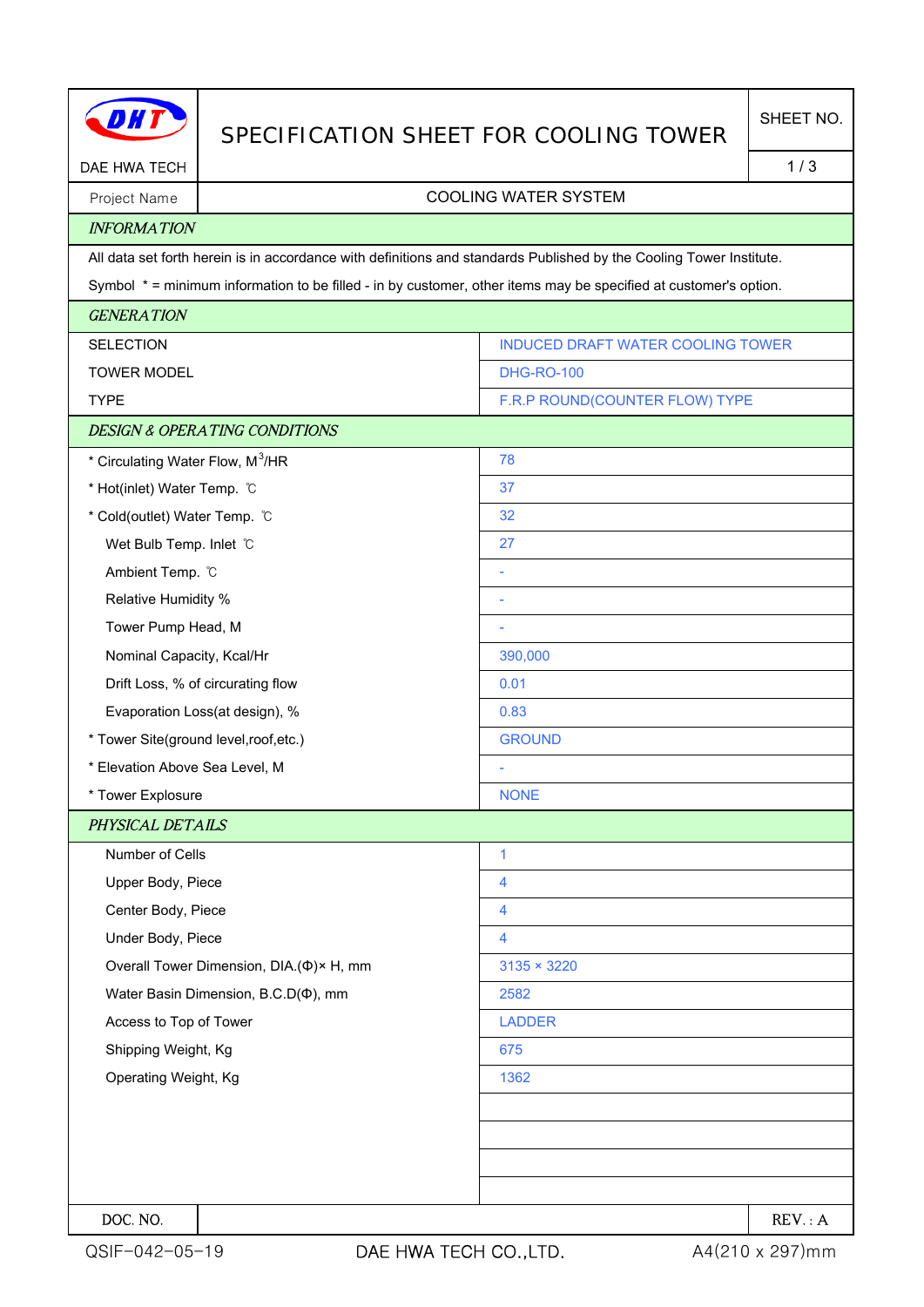

## SPECIFICATION SHEET FOR COOLING TOWER

DAE HWA TECH 2/3

## Project Name | Name | Name | Name | Name | Name | Name | Name | Name | Name | Name | Name | Name | Name | Name | Name | Name | Name | Name | Name | Name | Name | Name | Name | Name | Name | Name | Name | Name | Name | Name

| <b>MATERIALS OF CONSTRUCTION</b> |        |                          |
|----------------------------------|--------|--------------------------|
| Frame work Members               |        |                          |
| Casing                           |        | <b>F.R.P 5t</b>          |
| Filler                           |        | P.P 0.4t                 |
| <b>Filler Support</b>            |        | SS400+H.D.G              |
| <b>Drift Eliminators</b>         |        | F.R.P                    |
| Water Distribution - Type        |        | <b>Sprinkler Pipe</b>    |
| Material                         |        | P.V.C                    |
| Center Pipe                      |        | S.G.P+H.D.G              |
| <b>Suction Tank</b>              |        | SS400+H.D.G              |
| Motor Support                    |        | SS400+H.D.G              |
| Support Frame                    |        | SS400+H.D.G              |
| Leg                              |        | SS400+H.D.G              |
| Ladder                           |        | S.G.P+H.D.G              |
| <b>WATER PIPING CONSTRUCTION</b> |        |                          |
| Water Inlet                      | Number | $\mathbf{1}$             |
|                                  | Size   | 125A                     |
|                                  | Height | 기초로부터 INLET 중심부까지 200mm  |
| <b>Water Outlet</b>              | Number | $\mathbf{1}$             |
|                                  | Size   | 125A                     |
|                                  | Height | 기초로부터 OUTLET 중심부까지 200mm |
| Center pipe                      | Number | 1                        |
|                                  | Size   | 125A                     |
| <b>Suction Tank</b>              | Number | 1                        |
|                                  | Size   | $\Phi$ 250               |
| Sprinkler                        | Number | $\mathbf{1}$             |
|                                  | Size   | 125A                     |
| Sprinkler Pipe                   | Number | 4                        |
|                                  | Size   | 65A                      |
| Drain                            | Number | 1                        |
|                                  | Size   | 25A                      |
| Overflow                         | Number | $\mathbf{1}$             |
|                                  | Size   | <b>40A</b>               |
| Auto. Make-up                    | Number | $\mathbf{1}$             |
|                                  | Size   | 25A                      |
| Manual Make-up                   | Number | 1                        |
|                                  | Size   | 25A                      |
| DOC. NO.                         |        | REV: A                   |